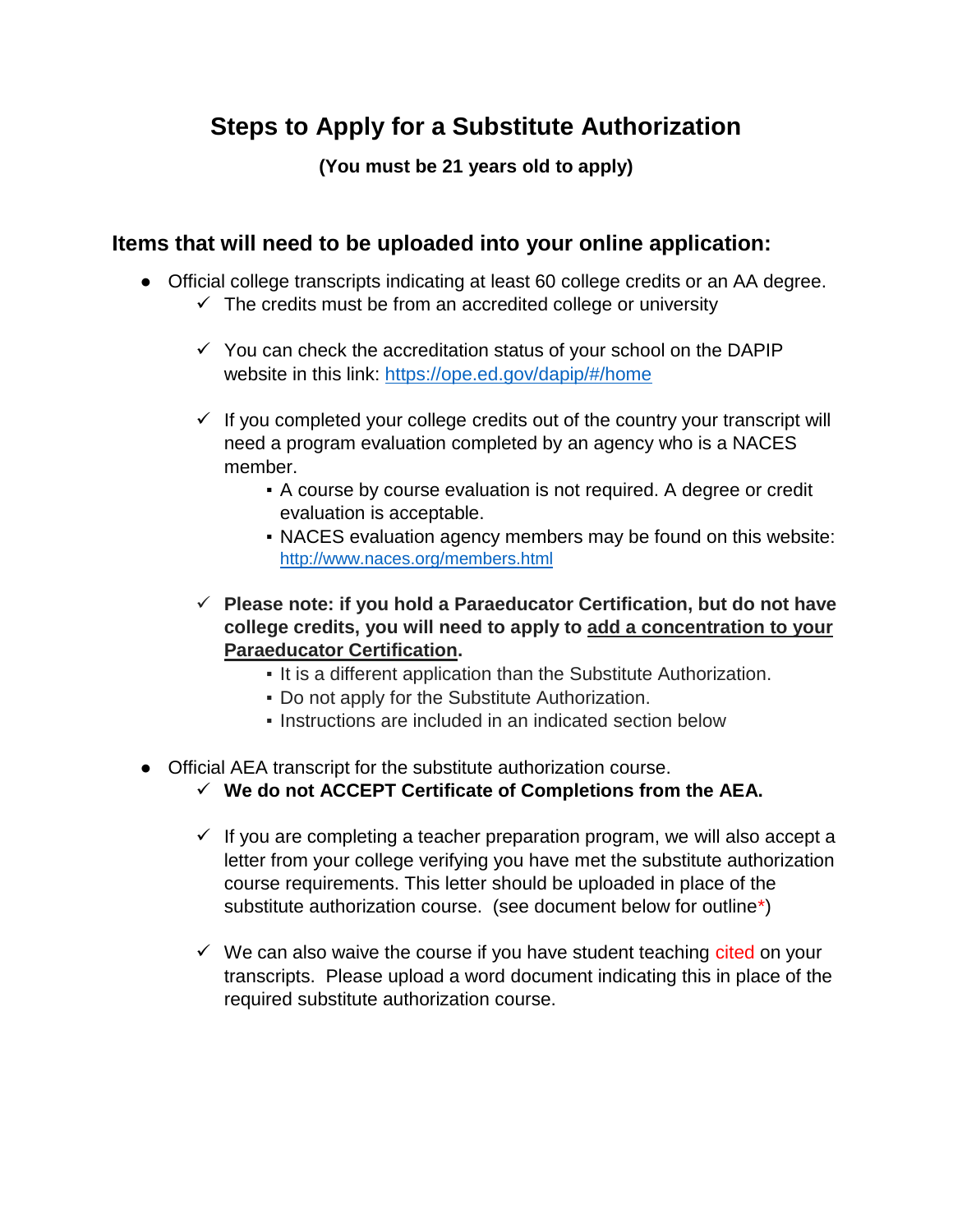#### **Additional steps that need to be taken:**

- Fee Payment
	- $\checkmark$  The application fee is \$160 dollars if you have never held a license with the BoEE.
- All new applicants will need a full background check. There are a few options for getting this started.
	- $\checkmark$  Within the application process you will need to indicate one of the following options:
		- **Please mail me a packet** (this process can take 4-6 weeks after we receive your fingerprint packets and mail them to the FBI)
		- **. I will come to the office and be fingerprinted** (this process may be faster, possibly in as little as 2 weeks) You may call 515-281- 3245 to set up an appointment.
	- $\checkmark$  As a reminder, if you already have a license (Coaching Authorization, Paraeducator Certification etc.) you will **NOT** need a background check again as long as the license was issued after October of 2000.

The application process can take 4-6 weeks from when we have a completed application. A complete application will include the following:

- $\square$  Fees paid
- □ Official College transcripts
- $\Box$  Official Substitute Authorization transcripts
- $\Box$  Fingerprint cards mailed to the BoEE -or- completed at the BoEE

Please do not call for status checks as it does slow down the processing of licenses.

- $\checkmark$  If your application has not been issued in 4-6 weeks from the time you sent your fingerprints please contact us.
- $\checkmark$  For specific questions on the application process or further guidance on completing the application please contact Greg Horstmann at (515) 281-3587 or Meredith Hawk at (515) 725-2146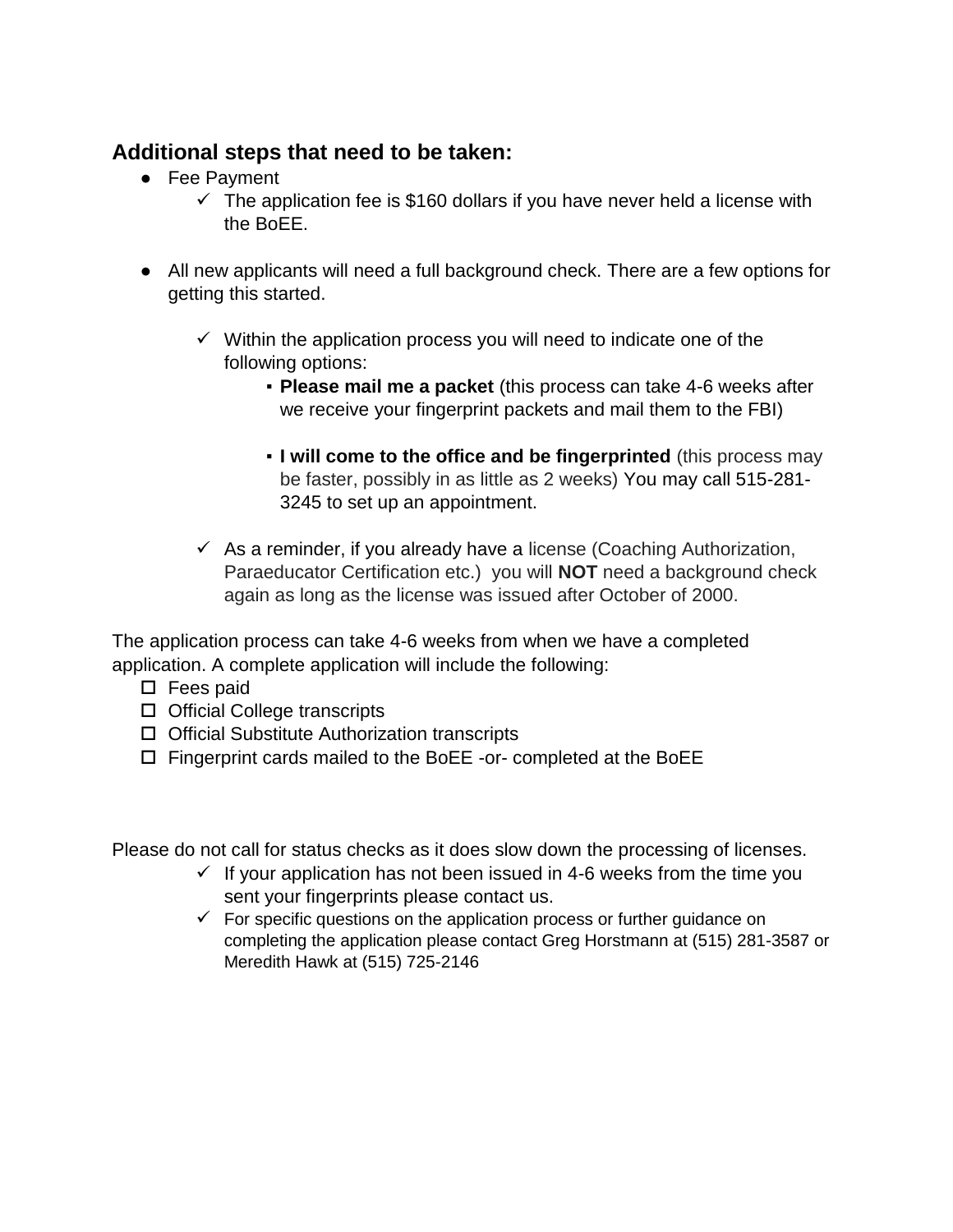## **How to submit an application for a Substitute Authorization:**

The entire application process is completed online and can be found on the Iowa BoEE website.

- Use the following link to set up an account or log into your existing account. <https://boee.iowa.gov/you-begin>
	- $\checkmark$  The application system began in March of 2019. If you already have an account you will need to log into your account.
		- Click on I Agree (**create an Account**) if you have never held a license with the BOEE or not used this new system. (system started 3/18/2019).
		- Click on "I agree (**continue to log in**) if you have already set up an account after 3/18/2019.
- You will need to click on New Application or Renew



- Verify the information on the next two pages. Click next to move to the next page.
- Click on Apply for a new license.
	- Apply for a new License
	- Renew Existing License
	- Convert a License ○ Extend a License
	- Add Endorsement
	- Other (Reprint Request, Update Information, Etc)
- Click on Authorizations in the pull-down menu.
- Click on *Substitute Authorization (use only if you have not completed a teacher prep program)*
	- $\checkmark$  If you're in a teacher prep program but have not yet graduated or passed praxis this is the correct application.
- The next screen will indicate you are about to create the application click on next to continue.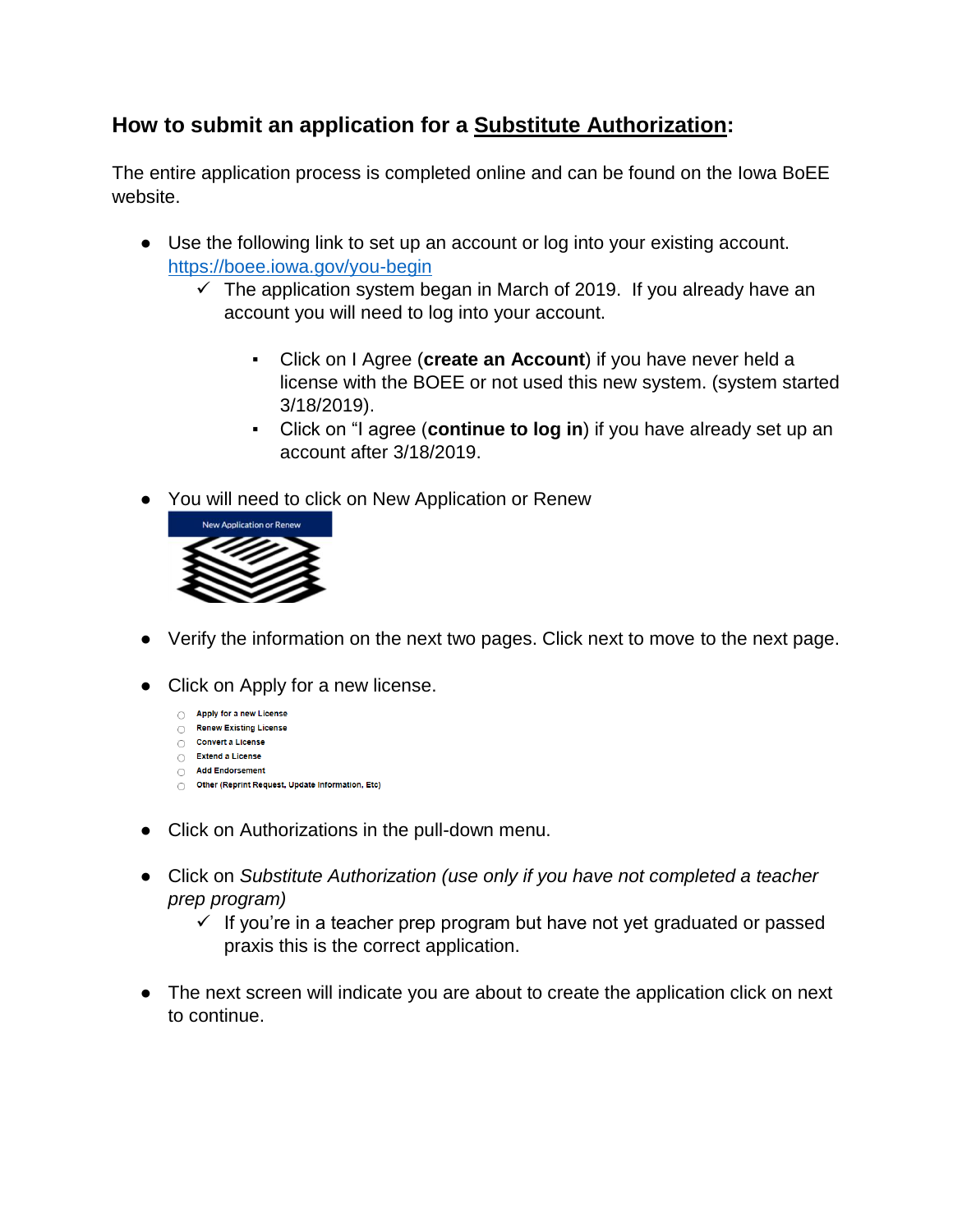• The first Item you will need to complete is the Checklist. You will not be able to complete any other section until you complete the checklist.

| <b>Complete Checklist</b>                                | Complete Checklist Review Checklist |
|----------------------------------------------------------|-------------------------------------|
| <b>Upload Application Attachments (If</b><br>Applicable) | Optional Attachments                |
| <b>Assess Application and eForms</b>                     | Review Application/eForm            |
| <b>Pay Fees</b>                                          | Pay Fees                            |

- Once you complete the checklist the Red X will turn to a Green Checkmark.
- You will upload all official transcripts where it says upload application attachments.
	- $\checkmark$  Any Item that has a Blue Checkmark in the required box must be uploaded.
		- If you make a mistake you can always use the **ADD MORE** button at the bottom of the page to upload additional documents.
		- Keep in mind only OFFICIAL transcripts are accepted.
- Once you have uploaded the required documents the Red X will turn to a Green Checkmark.
- You will then need to click on **Pay Fees** and submit your payment.
	- $\checkmark$  Please make sure everything is accurate as ALL FEES ARE NON-REFUNDABLE.
	- $\checkmark$  Once you have paid the fee the **Red X** will turn to a **Green Checkmark**
- Once the fee is paid you will click on **Review** application to submit.

## **How to add a Substitute Authorization to a Paraeducator Certification:**

Follow the instructions above for logging in to your account with the BoEE and creating a new application.

- Start a "New Application" and click **Next**
- Click on Click on *Add Endorsement* and click **Next**
- From the drop down menu choose *Add concentration para* and click on **Next**
- Finally you select your Para Certification you want the endorsement added to.
- In the "Review Application" section, you will include information for the recommending official from the entity you completed the Sub Auth preparation.
- We provide the email address for all recommending officials from the AEA's in that section.